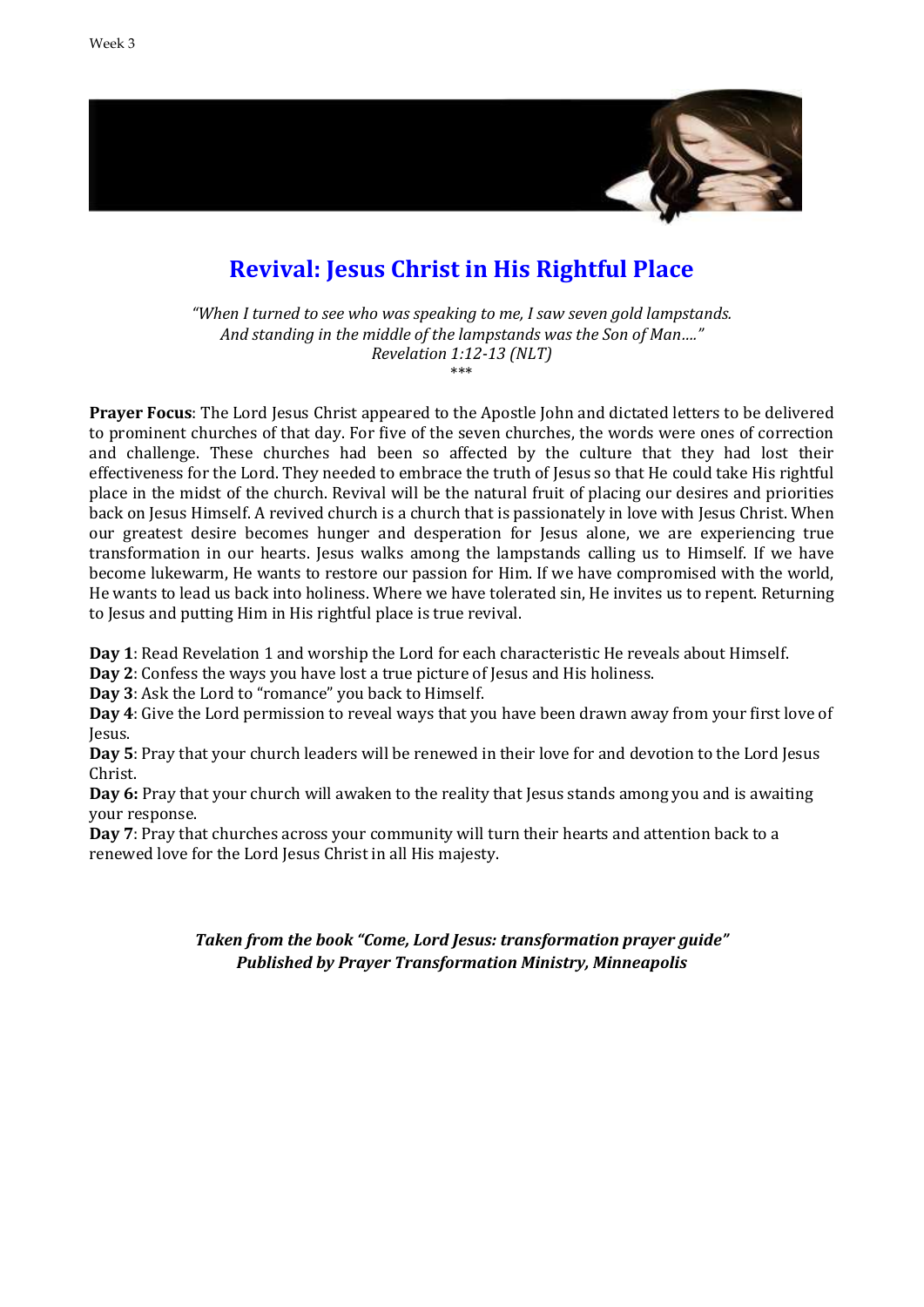# **Transformation: Jesus in our midst**

### **O** ur God is on the move today! The power of God in transformation is being felt in hundreds of communities around the world. The frequency and intensity of this movement of transformation continues to increase in those communities where the conditions of 2 Chronicles 7:14 are being sought after and met:

"...*if my people, who are called by my name, will humble themselves and pray and seek my face and turn from their wicked ways, then will I hear from heaven and will forgive their sin and will heal their land."*

This growing desire for transformation is being echoed in churches— and among intercessors, leaders, and ordinary people who long for God to make a difference in their communities. The tendency, however, is to allow the desire to be overtaken by the drive to "make something happen."

This subtle shift can result in lowering the standard of true transformation to match our human-set standards. If we lower the standard to an achievable level, we can then substitute programs for God's power. We mistakenly believe that our best ministry efforts will usher in transformation. This misses the most critical truth of transformation: *that Jesus must be fully in our midst.*

#### **The Presence of Jesus**

In communities where true transformation is happening, the common denominator is that believers become desperate for the *manifest presence* of Jesus Christ. They are willing to give up everything to seek Jesus with longing hearts. Only Jesus can truly restore broken families, heal the hurting and abused, and bring peace and safety to their communities. The presence of Christ changes *everything*!

How do we come to such a place of desperation? Only the Holy Spirit of God can birth and fan into flame that kind of passion and longing. Through the Holy Spirit we discover the truth of Jesus Christ Himself. As you pray through this prayer guide, may you fall more deeply in love with the Lord Jesus Christ. May you long for Him with a greater fervency and desire than you have ever known. As you invite His presence through a repentant heart and a contrite spirit, you are welcoming Him into your church and community as well.

True revival and transformation will go beyond heart change into societal and community change. It will be a complete awakening to the Lordship of Jesus Christ and a celebration of His authority and life-giving power. When He comes in His manifest presence into your community, everyone will know that *Jesus is in your midst*!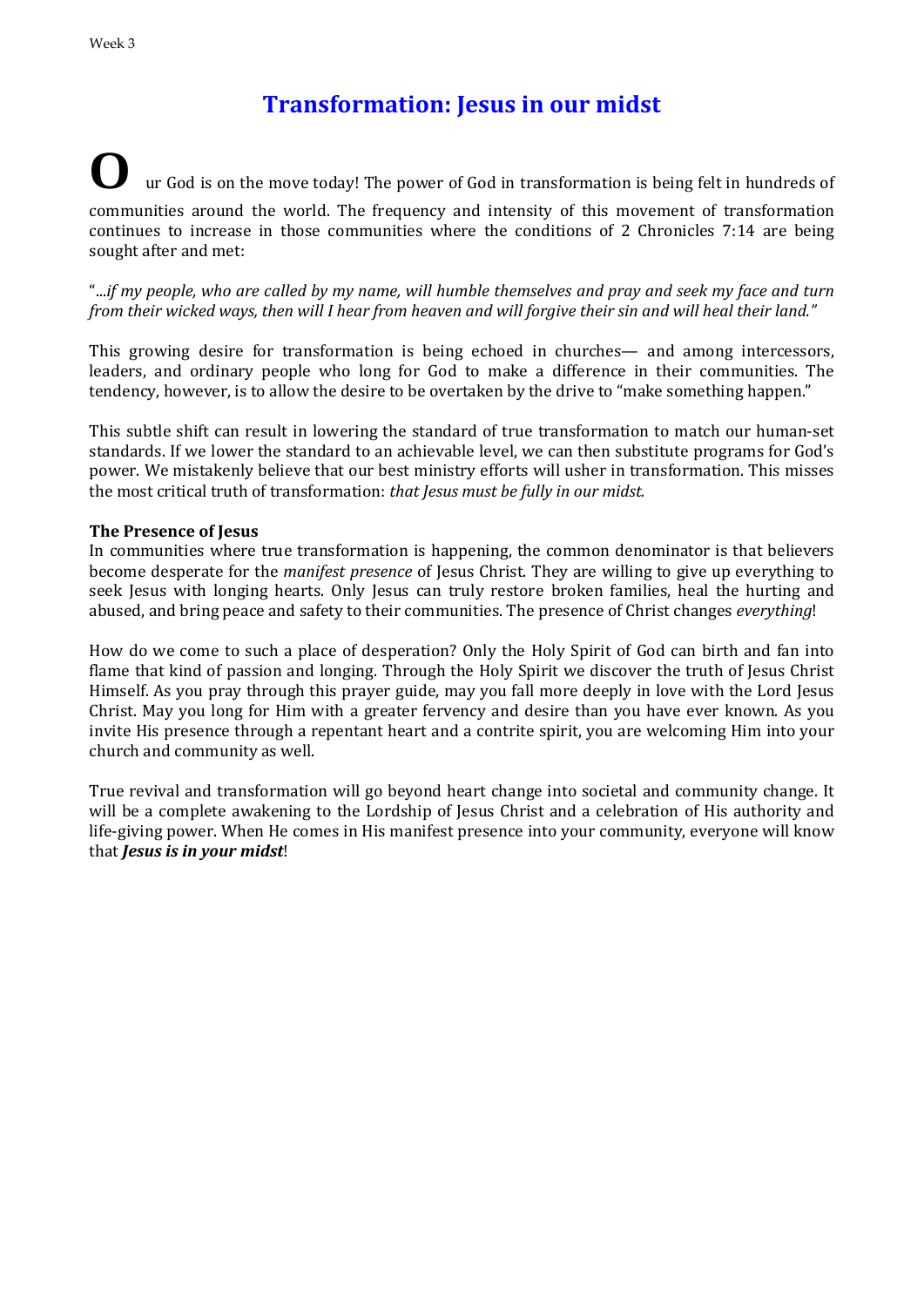# **Transformation: Jesus in Our Midst**

**A** s we pray about transformation; we need a common definition of what a truly transformed community might look like:

### **A transformed community is:**

- A neighbourhood, city, or nation whose values and institutions have been overrun by the grace and presence of God.
- A place where divine fire has not merely been summoned, but has fallen.
- A society in which natural change has been disrupted by invasive supernatural power.
- A culture that has been impacted comprehensively and undeniably by the Kingdom of God.
- A location where Kingdom values are celebrated publicly and passed on to future generations.

### **Community transformation is indicated when:**

- Political leaders publicly acknowledge their sin and dependence on God. (2 Kings 11:17-18; 23:1-3; Jonah 3:6-9)
- New laws, curricula, and business practices are put into effect. (2 Chronicles 19:4-10; Nehemiah 10:31)
- The natural environment is restored to its original life-nurturing state. (Leviticus 26:4-5; 2 Chronicles 7:14; Ezekiel 34:27-31)
- Economic conditions improve and lead to a discernible lessening of poverty. (2 Chronicles 17:3-5; Psalm 144:13-14; Isaiah 60:5-7; Amos 9:13)
- There is a marked change in social entertainment and vices as Kingdom values are integrated into the rhythm of daily life.
	- (Ezra 10:1-4; Nehemiah 8:10, 16-17; Acts 19:17-20)
- Crime and corruption diminish throughout the community. (2 Kings 12:13-15; Nehemiah 5:6-12; Isaiah 60:17-18)
- Volunteerism increases as Christians recognize their responsibility to heal and undergird the community. (Isaiah 58:10-12; 61:1-4)
- Restored hope and joy leads to a decline in divorce, bankruptcy, and suicide. (Nehemiah 12:27-28, 43; Isaiah 54:11-14; 61:3-7; Jeremiah 30:17-19; 31:11-13; Hosea 2:15)
- The spiritual nature of the growing socio-political renewal becomes a hot topic in secular media. (2 Chronicles 20:29; Nehemiah 6:16; Isaiah 55:5; Ezekiel 36:36; Acts 19:17).
- Overwhelmed by the goodness of God, grateful Christians take the embers of revival into surrounding communities and nations. (2 Chronicles 17:9; Isaiah 61:6; Acts 11:20-26).

*(Source: The Sentinel Group)*